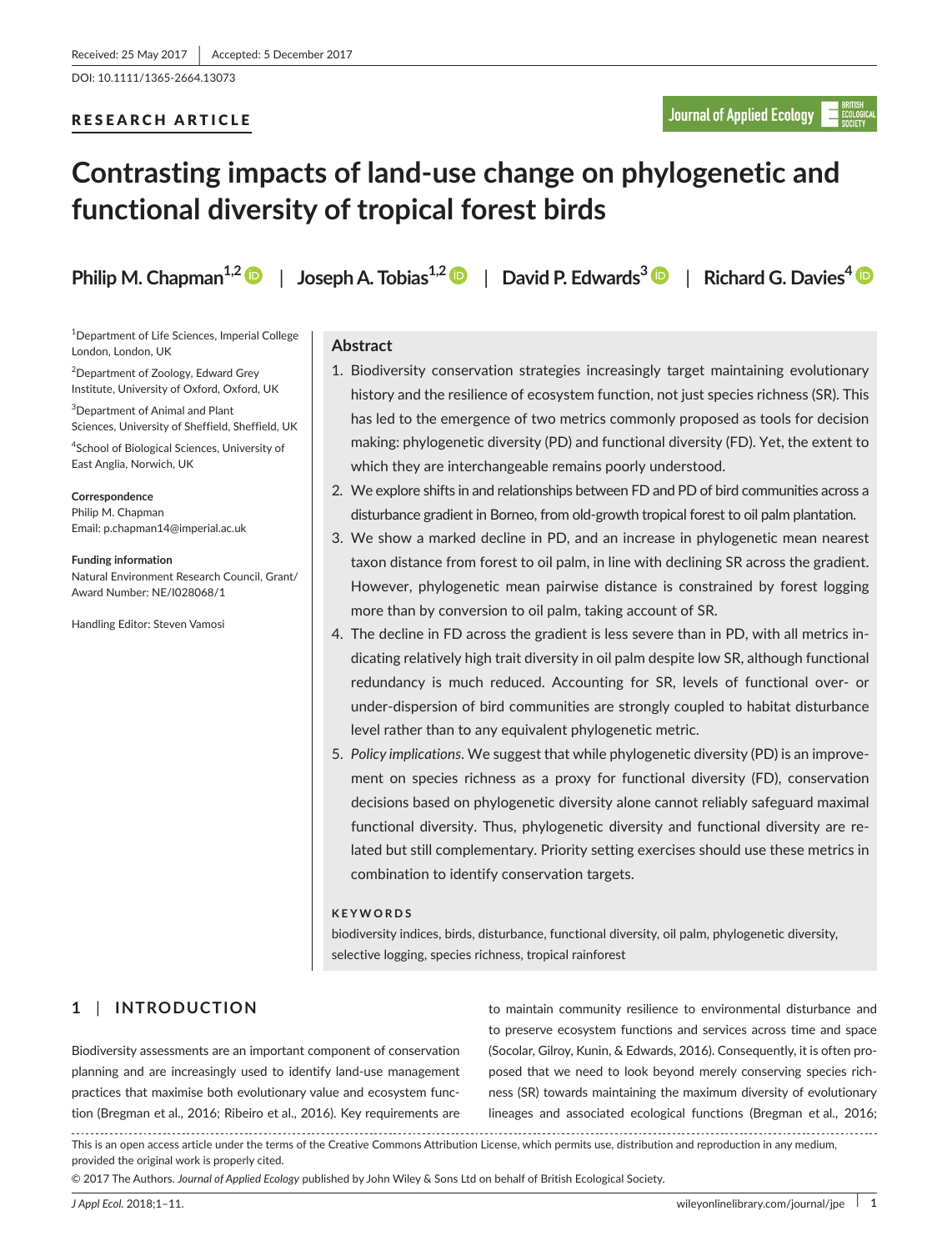Jarzyna & Jetz, 2016). To achieve these goals, it is becoming standard practice to capitalise on extensive phylogenetic or functional trait datasets to generate community-level phylogenetic and functional diversity (FD) indices and capture the breadth of evolutionary history and ecological functions, respectively (Jarzyna & Jetz, 2016; Srivastava, Cadotte, Macdonald, Marushia, & Mirotchnick, 2012). Phylogenetic metrics are also often proposed as surrogates for functional metrics (Lopez et al., 2016; Srivastava et al., 2012), where relevant trait data are lacking. However, the extent to which phylogenetic and functional metrics provide interchangeable or contrasting types of information re-

Although many FD indices exist, a popular and conceptually simple measure is FD, the sum of branch lengths in a dendrogram generated from functional trait differences (Petchey & Gaston, 2002). Greater differences between species result in higher FD, which, therefore, provides an index of niche complementarity and the diversity of ecological interactions present within communities (Petchey & Gaston, 2002; Srivastava et al., 2012). The idea that FD or functional complementarity performs better than SR as predictors of ecosystem functions is supported by a range of empirical studies (e.g. Flynn, Mirotchnick, Jain, Palmer, & Naeem, 2011; Fründ, Dormann, Holzschuh, & Tscharntke, 2013; Mokany, Ash, & Roxburgh, 2008; Petchey, Hector, & Gaston, 2004; Tilman et al., 1997). However, estimation of FD relies on the subjective choice of a defined set of traits, measurable across a range of taxa, representing a limited subset of possible ecological interactions and functions (Petchey & Gaston, 2002).

mains unclear (Lopez et al., 2016; Pigot, Trisos, & Tobias, 2016).

An alternative metric, phylogenetic diversity (PD) estimates cumulative evolutionary history by totalling the branch lengths in a community-wide phylogenetic tree (Faith, 1992). Communities with greater PD are predicted to be more resilient to environmental change and to better preserve unique lineages (Faith, 1992; Srivastava et al., 2012; Vane-Wright, Humphries, & Williams, 1991). PD has also been proposed as an improvement on FD because: (1) PD is considered a more synthetic estimate of community-wide trait diversity (Wiens et al., 2010), hence more effectively summarising phenotypic and functional similarity (Srivastava et al., 2012); (2) PD captures unknown interactions that influence ecosystem functions (Srivastava et al., 2012); and (3) PD may outperform FD in predicting ecosystem functions, while complementing FD in the components of ecosystem function accounted for (e.g. Cadotte, Cardinale, & Oakley, 2008; Cadotte, Cavender-Bares, Tilman, & Oakley, 2009; Flynn et al., 2011).

With the increasing ease of applying molecular tools, communitywide PD is arguably more tractable than FD for all but the best-known taxa with comprehensive available functional trait data (Srivastava et al., 2012; Voskamp, Baker, Stephens, Valdes, & Willis, 2017). In addition, phylogenetic metrics might provide a suitable surrogate for functional metrics according to the concept of phylogenetic niche conservatism (Peterson, 2011), which predicts that phylogenetic distance between lineages is correlated with the difference in their ecological or functional niches. Nevertheless, the extent to which niches and associated traits are phylogenetically conserved is likely to vary substantially with taxon, biogeographic context and spatial scale, as well as the functional traits selected, leading to *a priori* uncertainty

In this study, we applied PD and FD metrics to bird communities sampled across a forest disturbance gradient in Sabah, Malaysian Borneo, a region facing intense pressure on forest biodiversity (Wilcove, Giam, Edwards, Fisher, & Koh, 2013). The gradient spanned unlogged forest, through forest subject to one or two rounds of selective logging, to oil palm plantation. We then compared patterns in local-scale PD and FD in response to land-use change, capitalising on the fact that both PD and FD are dendrogram-derived estimates based on an equivalent concept of summing across branch lengths.

guide land-use management strategies.

Birds are a well-established indicator taxon across tropical forest disturbance gradients (Edwards, Magrach, et al., 2014) and make an ideal study system for testing PD–FD relationships for three main reasons. First, comprehensive ecological information now exists for almost all species, even in tropical systems (e.g. del Hoyo, Elliott, Sargatal, Christie, & de Juana, 2017). Second, the link between morphological traits and ecological function is relatively well established, as the avian beak is an index of trophic niche, and other biometric measurements are related to foraging strategy, microhabitat and substrate use (Miles & Ricklefs, 1984; Trisos, Petchey, & Tobias, 2014). Third, a global phylogeny is available spanning the majority of extant bird species (Jetz, Thomas, Joy, Hartmann, & Mooers, 2012).

In this study, we first examined how PD metrics, and their level of over- or under-dispersion, vary across the disturbance gradient, in comparison with equivalent FD metrics. Second, by modelling each functional metric against the equivalent phylogenetic metric and habitat disturbance level, we: (1) examined evidence for variation in functional redundancy, or lack thereof, for a given amount of change in each phylogenetic metric; and (2) tested the assumption that measures of PD and phylogenetic clustering are good proxies for equivalent FD measures.

# **2** | **MATERIALS AND METHODS**

## **2.1** | **Study area**

We sampled bird communities in unlogged (old-growth) lowland dipterocarp rainforest and selectively logged production forests in the 1,000,000 ha Yayasan Sabah logging concession in Sabah, Malaysian Borneo, and in neighbouring oil palm plantations. Specifically, we focused on 45,200 ha of unlogged forest at the Danum Valley Conservation Area and Palum Tambun Watershed Reserve, and forests that have been selectively logged once or twice in the contiguous 238,000 ha Ulu Segama-Malua Forest Reserve (US-MFR). We also sampled unlogged forest in the 28,000 ha Tawau Hills Park, *c.* 60 km to the south-east.

Once-logged locations (41% of US-MFR) were logged in 1987– 1991 using a modified uniform system which removed all commercial stems >0.6 m diameter and yielded an average 120  $\text{m}^3\text{/ha}$  of timber. Twice-logged locations (59% of US-MFR) were logged again in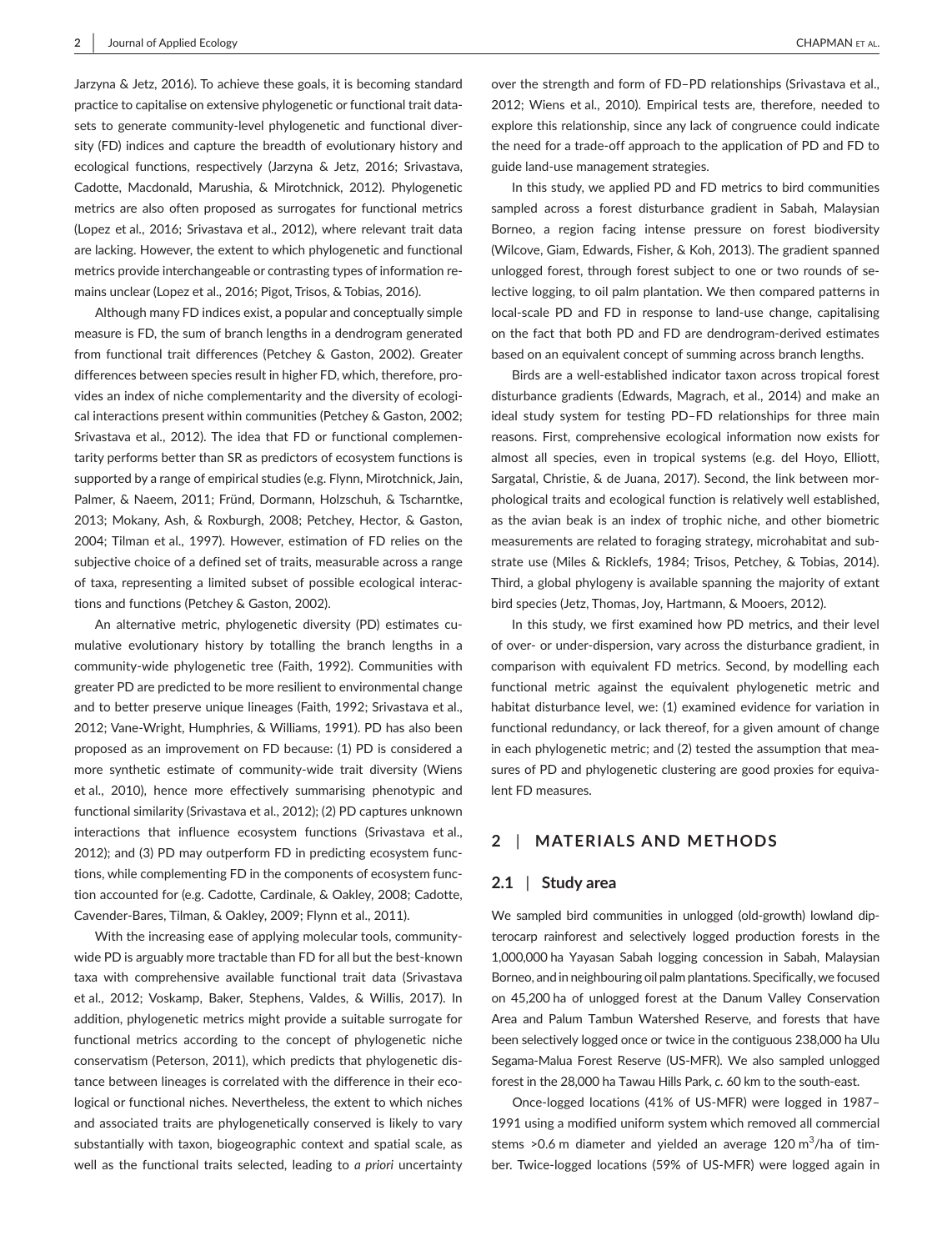2001–2007, employing the same techniques but with minimum diameter reduced to ≈0.4 m, yielding an additional 15–72 m $^3$ /ha (Edwards et al., 2011; Fisher, Edwards, Giam, & Wilcove, 2011). We sampled mature oil palm plantations (20–30 years old, 100 trees per ha) to the north, east and south of the US-MFR (total area >1,000,000 ha, Edwards et al., 2010).

## **2.2** | **Sampling protocol**

We sampled bird communities between 2008 and 2011, with five transects each in unlogged and once-logged forest, and seven each in twice-logged forest and oil palm plantations (Figure S1 and Table S1). Within habitat types, transects averaged 37.8 ± 3.8 km apart, and between habitat types, they averaged  $40.3 \pm 1.8$  km apart. Minimum inter-transect distance was 1.7 km. Along each transect, we sampled birds using 12 unlimited-radius point counts (total *n* = 288 communities). Points were spaced 250 m apart to ensure statistical independence (Hill & Hamer, 2004). Each point was visited by the same experienced observer (DPE) for 15 min on three consecutive days between 05.45 and 10.00 hr. Given that many tropical forest birds have low dispersal and high site fidelity, we assume that movement of individuals between points is negligible. Hence, we took the final count for species *i* at point *j* as the highest number of individuals recorded on any of the three visits.

#### **2.3** | **Functional trait data**

We collected biometric trait data for all 206 species in the community dataset by measuring museum specimens at the Natural History Museum, Tring, UK. In all cases, we measured seven traits, including beak, wing, tail and tarsus measurements, following established procedures (see Bregman et al., 2016; Pigot, Bregman, et al., 2016; Pigot, Trisos, et al., 2016; Ulrich, Lens, Tobias, & Habel, 2016). Where possible, all biometric measurements were averaged across ≥3 repeat measurements taken by the same person from each of four individuals (two males and two females). The final mean values were entered into the trait matrix. For further details of methods and justification of the choice of traits, see Appendix S1.

Biometric trait measurements are strongly dependent on body size, so we separated size- and shape-associated variation using principal components analysis (PCA). Using a two-stage PCA process (see Bregman et al., 2016; Trisos et al., 2014), we extracted three principal components (PCs): two that partitioned shape variation between dispersal-linked traits and trophic-linked traits and one that partitioned overall size variation (Table S2, Appendix S1). We added these three PCs as variables to the final trait matrix in place of the original biometric data. We complemented the biometric data with foraging stratum and dietary information, comprising a series of binary variables for different diets and feeding strata (compiled from Edwards, Edwards, Hamer, & Davies, 2013). Finally, we also included an ordinal index of the primary habitat for each species from literature (Tobias et al., 2016; Table S2). For further explanation and rationale, see Appendix S1.

## **2.4** | **Phylogenetic data**

We obtained phylogenetic trees for our species pool of Bornean birds using the subsetting algorithm provided by Jetz et al. (2012). We generated a distribution of 100 randomly selected permutations of the global avian phylogeny (Hackett backbone; downloaded from Birdtree website, [www.birdtree.org](http://www.birdtree.org), accessed 14/03/2017). We then used Maximum Clade Credibility analysis (MCCA, programme "BEAST 2," Bouckaert et al., 2014) to reduce the 100 subset trees to one tree with maximal phylogenetic support.

## **2.5** | **Phylogenetic and FD metrics**

We used closely equivalent tree-based approaches to the computation of phylogenetic and functional metrics for each community, in all cases using r version 3.0.3 (R Core Team, 2016, see Appendix S2). We derived Faith's PD (hereafter PD<sub>E</sub>; Faith, 1992); phylogenetic Mean Pairwise Distance (pMPD; Webb, Ackerly, McPeek, & Donoghue, 2002); and phylogenetic Mean Nearest Taxon Distance (pMNTD; Webb et al., 2002) from the MCCA consensus tree, using functions *pd*, *mpd* and *mntd,* respectively (package "picante," Kembel et al. 2010). pMPD is the average pairwise phylogenetic distance between species in a community; pMNTD is the average distance between a species and the most closely related species. Because some species tips in our phylogeny are placed using taxonomic inference rather than genetic data, we re-ran sensitivity analyses based solely on genetic data to investigate the effects of taxonomic uncertainty. We found that results were qualitatively unchanged (our two measures of  $PD_F$  were correlated with  $R^2$  = .997, see Appendix S1, Table S3) and thus present the results using the full phylogeny.

We computed the equivalent functional metrics derived from a functional dendrogram, hence FD (hereafter  $FD<sub>PC</sub>$ ; Petchey & Gaston, 2002), functional Mean Pairwise Distance (fMPD), and functional Mean Nearest Taxon Distance (fMNTD). We derived  $FD_{PG}$  using function *FD\_dendro* in package "fundiv" (Bartomeus, 2016), using a Gower's dissimilarity distance matrix for the species pool to account for ordinal and binary variables (Borcard, Gillet, & Legendre, 2011; Podani & Schmera, 2006). Hierarchical clustering used the Unweighted Pair Group Method with Arithmetic Mean (UPGMA) algorithm, which returned the highest Cophenetic correlation coefficient (=0.79), suggesting that the functional dendrogram is a good representation of the distance matrix. Using functions *mntd* and *mpd* in "picante," we calculated fMNTD and fMPD from the functional dendrogram. We standardised  $FD_{PG}$  and  $PD_F$  values between zero and one by dividing by the same metric computed for all species in the regional species pool. However, we did not standardise MNTD and MPD, since the regional species pool does not necessarily have the highest values of these indices.

## **2.6** | **Standard effect size and null models**

To estimate the extent to which communities are over- or underdispersed in PD and FD, we used a null model approach, calculating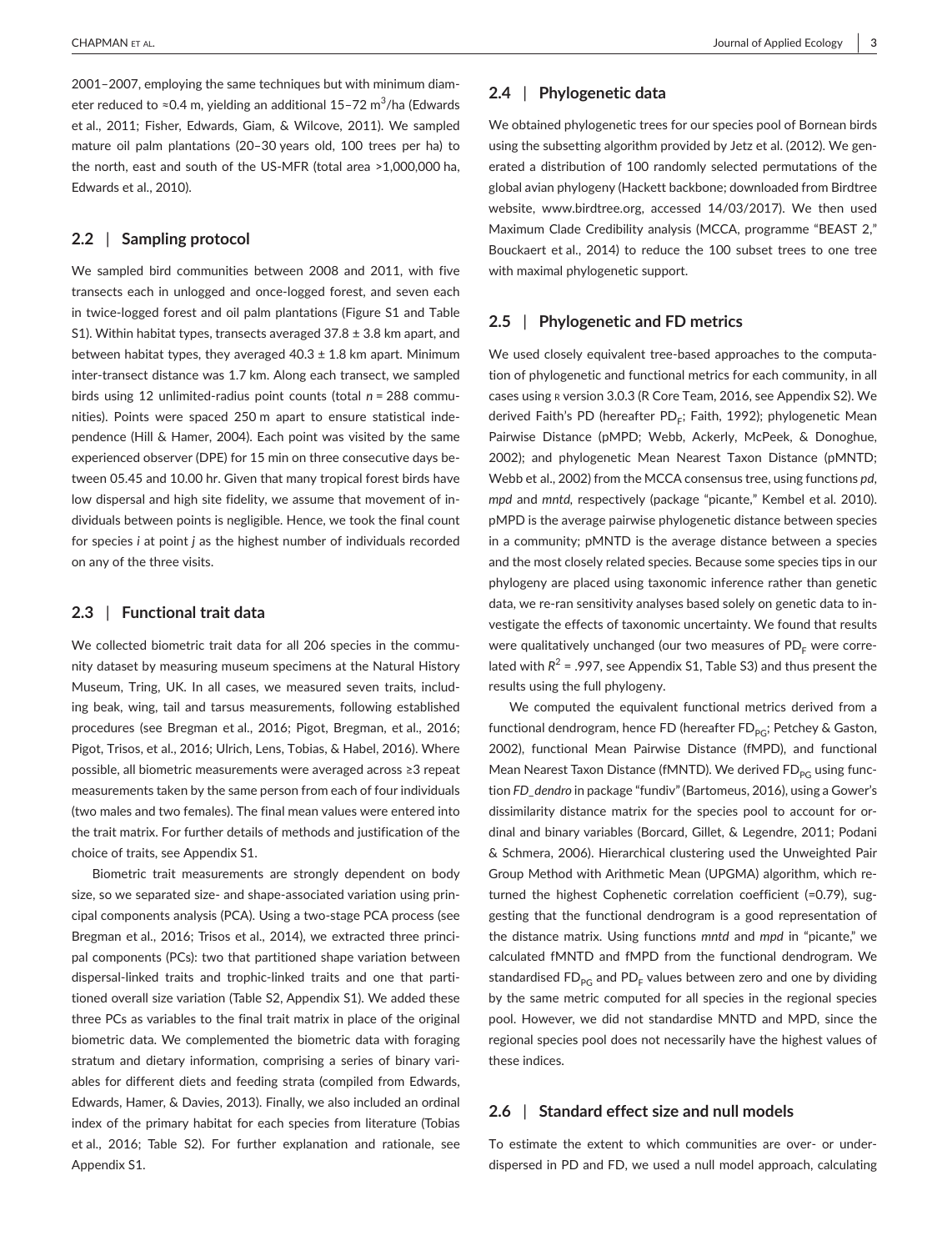the standard effect sizes (SES) of each of our three pairs of phylogenetic and functional metrics for every community (function *sespd*; package "picante," Kembel et al. 2010). We calculated SES as

#### (observed value − mean expected value)∕*SD*(expected value)

where expected values for the metric are calculated for 1,000 draws of a random community from the species pool, each with equal SR to the observed community. SES, therefore, measures the difference between the observed values and null expectation, indicating the extent of underdispersion (negative values) or overdispersion (positive values). We calculated SES using an independent swap algorithm (Gotelli, 2000), which weights the probability of drawing a species from the species pool by its overall abundance in the dataset.

#### **2.7** | **Analyses**

**Dependent variable**

For all analyses, we ran linear mixed models (package "nlme," Pinheiro et al., 2016), treating sampling transect as a random factor with individual point counts nested within it. First, we investigated how phylogenetic and functional metrics varied across the habitat disturbance gradient, using models fitting habitat type as the predictor. Next, for each of our three pairs of metrics, we tested how well the phylogenetic metric predicted the corresponding functional metric. Starting with simple metric–metric models, we then constructed multi-predictor models in two stages: (1) additionally fitting habitat type to each model and (2) fitting the habitat type × phylogenetic metric interaction where there was a significant main effect of habitat type. We checked at each stage to see whether adding terms improved model fit (i.e. lower Akaike information criterion [AIC]). The raw fMNTD data were not normally distributed, so we log-transformed this variable before analysis.

We constructed an equivalent set of models using the standard effect size (SES) of each metric as response variables to: (1) explore which communities are over- or under-dispersed in phylogeny and function

**Habitat type** 

across the disturbance gradient; and (2) assess whether dispersion in a given phylogenetic metric is a good predictor of dispersion in the equivalent functional metric, and whether this interacts with the land-use gradient. Finally, to complete our assessment of the relative value of phylogenetic metrics as proxies for functional metrics, we tested the importance of SR, and SR and habitat type combined, as predictors of our three pairs of PD and FD metrics, and the SES of each metric.

There is potential for spatial autocorrelation in model residuals to bias our results. Specifically, this can cause inflation of type I error rates and biasing of independent variable parameter estimates (and their perceived relative fit), when using regression methods that assume independent model errors (Clifford, Richardson, & Hemon, 1989). The 250-m spacing apart of point counts largely addresses this issue. Additionally, we used a nested mixed model design to account for nonindependence arising from the nested structure of the sampling (points contained within transects). In all cases, we compared the performance of models with and without the random factor "transect," by performing a univariate correlogram function (*correlog*, package "NCF," Bjørnstad, 2013) on the residuals of each model to test for autocorrelation at multiple lag distances. For all response–predictor combinations, correlograms demonstrated that the mixed model design effectively removed spatial autocorrelation (e.g. using  $FD_{PG}$ , see Figure S3). Thus, we present only the mixed models. We report marginal and conditional  $R^2$  (Nakagawa & Schielzeth, 2013), describing variance explained by fixed effects only, and by fixed and random effects combined, respectively. We focus our discussion of model explanatory power on marginal  $R^2$  ( $R^2_{\text{mar}}$ ).

## **3** | **RESULTS**

con **AIC**

## **3.1** | **Habitat effects on FD and PD metrics**

Habitat type was a weak predictor of  $FD_{PG}$  and a highly significant predictor of  $PD<sub>F</sub>$  (Table 1). Habitat type was also highly significant in predicting

> TABLE 1 Mixed models for each functional and phylogenetic diversity metric and their SES values, using habitat type as a predictor. Fixed effects (*F*statistics and *p*-values) of habitat type, marginal ( $R^2_{\text{mar}}$ ) and conditional ( $R^2_{\text{con}}$ )  $R^2$ values; Nakagawa & Schielzeth, 2013), and AIC values are displayed

| $FD_{PG}$                                                                                          | $F = 3.02, p = .05$        | .11 | .36 | $-1,019.5$ |  |  |  |  |
|----------------------------------------------------------------------------------------------------|----------------------------|-----|-----|------------|--|--|--|--|
| PD <sub>F</sub>                                                                                    | $F = 40.39, p < .0001$     | .58 | .66 | $-1,078.1$ |  |  |  |  |
| <b>fMNTD</b>                                                                                       | $F = 105.19$ , $p < .0001$ | .74 | .78 | 19.8       |  |  |  |  |
| pMNTD                                                                                              | $F = 11.86, p = .0001$     | .26 | .38 | 2,100.0    |  |  |  |  |
| fMPD                                                                                               | $F = 27.47, p < .0001$     | .47 | .56 | $-1,236.0$ |  |  |  |  |
| pMPD                                                                                               | $F = 3.51, p = .03$        | .08 | .21 | 2,186.9    |  |  |  |  |
| SES-FD <sub>PG</sub>                                                                               | $F = 61.27, p < .0001$     | .50 | .52 | 309.4      |  |  |  |  |
| $SES-PDc$                                                                                          | $F = 2.34, p = .10$        | .06 | .19 | 337.3      |  |  |  |  |
| SES-fMNTD                                                                                          | $F = 25.28$ , $p < .0001$  | .31 | .35 | 463.7      |  |  |  |  |
| SES-pMNTD                                                                                          | $F = 1.32, p = .29$        | .03 | .17 | 477.4      |  |  |  |  |
| SES-fMPD                                                                                           | $F = 40.70, p < .0001$     | .45 | .49 | 354.5      |  |  |  |  |
| SES-pMPD                                                                                           | $F = 5.41, p = .007$       | .11 | .19 | 359.9      |  |  |  |  |
| ED functional diversity: PD, phylogenetic diversity: fMNTD, functional mean nearest taxon distance |                            |     |     |            |  |  |  |  |

**Predictor Fit statistics**

 $R_{\text{mar}}^2$   $R_{\text{con}}^2$ 

FD, functional diversity; PD, phylogenetic diversity; fMNTD, functional mean nearest taxon distance; pMNTD, phylogenetic mean nearest taxon distance; fMPD, functional mean pairwise distance; pMPD, phylogenetic mean pairwise distance; SES, standard effect sizes, AIC, Akaike information criterion.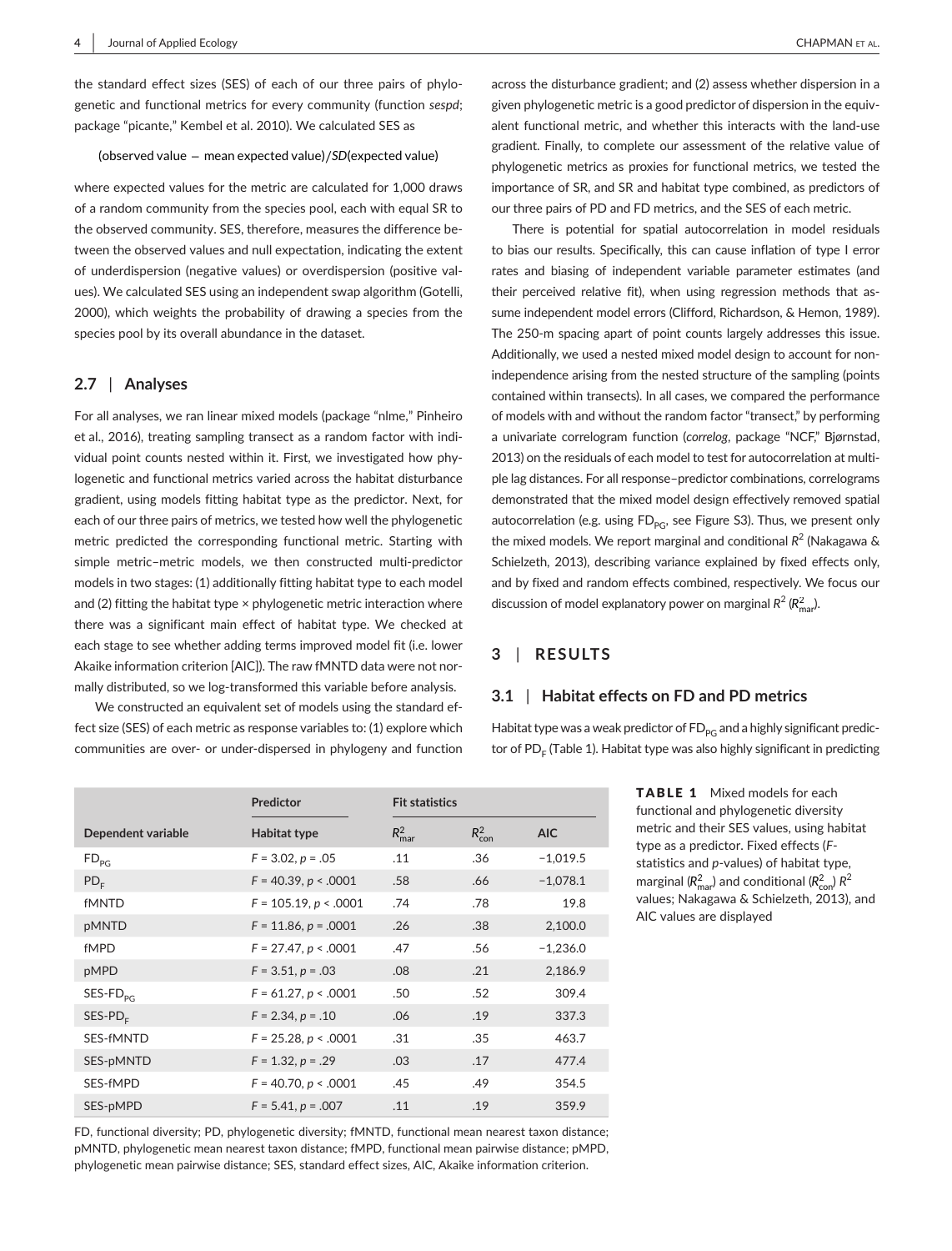fMNTD, pMNTD and fMPD, but a weak predictor of pMPD (Table 1). Both mean  $FD_{\text{DC}}$  and  $PD_{\text{E}}$  did not differ between unlogged, once-logged and twice-logged forest types (all  $p > .05$ ). FD<sub>PG</sub> was significantly lower in oil palm plantations compared with unlogged and twice-logged forest, but did not differ between oil palm and once-logged forest. PD<sub>E</sub> was significantly lower in oil palm than in all forest types (Figure 1a,b). Neither functional nor phylogenetic MNTD differed between unlogged and logged forest but were both significantly higher in oil palm than in all forest types (Figure 1c,d). Functional MPD did not differ between unlogged and logged forest but was significantly higher in oil palm (Figure 1e). In contrast, pMPD did not differ between logged forest and oil palm but was significantly higher in unlogged forest (Figure 1f).

Patterns of SES variation across habitat type differed markedly for phylogenetic and functional metrics. Habitat type was a strongly significant predictor of SES of all functional metrics, showing substantial explanatory power for both SES  $FD_{PG}$  and SES fMPD, but was not a significant predictor of SES of phylogenetic metrics with the exception of pMPD for which explanatory power was quite low (Figure 2, Table 1). Mean SES FD $_{PG}$  was significantly higher in oil palm than for unlogged or logged forest, with twice-logged forest also being significantly higher than once-logged forest (Figure 2a). In contrast, SES  $PD<sub>r</sub>$  did not differ significantly between any habitat types although it showed highest mean levels in oil palm (Figure 2b). Oil palm also had significantly higher SES fMNTD than all forest types, but SES pMNTD did not differ between any land use (Figure 2c,d). SES fMPD was also significantly higher in oil palm than all forest types, as well as being lower in once-logged forest than unlogged forest (Figure 2e). SES pMPD did not differ between unlogged forest and oil palm, but was significantly lower in logged than unlogged forest (Figure 2f). SES differences between land-use types broadly corresponded with tests of departure from null expectation: functional metrics tended towards net overdispersion in oil palm and underdispersion in forest, while



FIGURE 1 Mean functional and phylogenetic metrics across the habitat disturbance gradient covering unlogged forest (UL), oncelogged forest (1L), twice-logged forest (2L), and oil palm (OP). (a)  $FD_{PG}$ ; (b)  $PD_F$ ; (c) fMNTD; (d) pMNTD; (e) fMPD; (f) pMPD. Short thick bars are means, and error bars represent 95% confidence intervals. Letters denote significance groups, with significantly different means not sharing letters. Asterisks denote significance levels: \**p* ≤ .05; \*\**p* ≤ .01; \*\*\**p* ≤ .001. FD, functional diversity; PD, phylogenetic diversity; fMNTD, functional mean nearest taxon distance; pMNTD, phylogenetic mean nearest taxon distance; fMPD, functional mean pairwise distance; pMPD, phylogenetic mean pairwise distance



FIGURE 2 Standard effect sizes of functional and phylogenetic metrics across the habitat disturbance gradient covering unlogged forest (UL), once-logged forest (1L), twice-logged forest (2L) and oil palm (OP). (a)  $FD_{PG}$ ; (b)  $PD_F$ ; (c) fMNTD;

(d) pMNTD; (e) fMPD; (f) pMPD. Short thick bars are means, and error bars represent 95% confidence intervals. Letters denote significance groups, with significantly different means not sharing letters. Asterisks denote significance levels: \**p* ≤ .05; \*\**p* ≤ .01; \*\*\**p* ≤ .001. FD, functional diversity; PD, phylogenetic diversity; fMNTD, functional mean nearest taxon distance; pMNTD, phylogenetic mean nearest taxon distance; fMPD, functional mean pairwise distance; pMPD, phylogenetic mean pairwise distance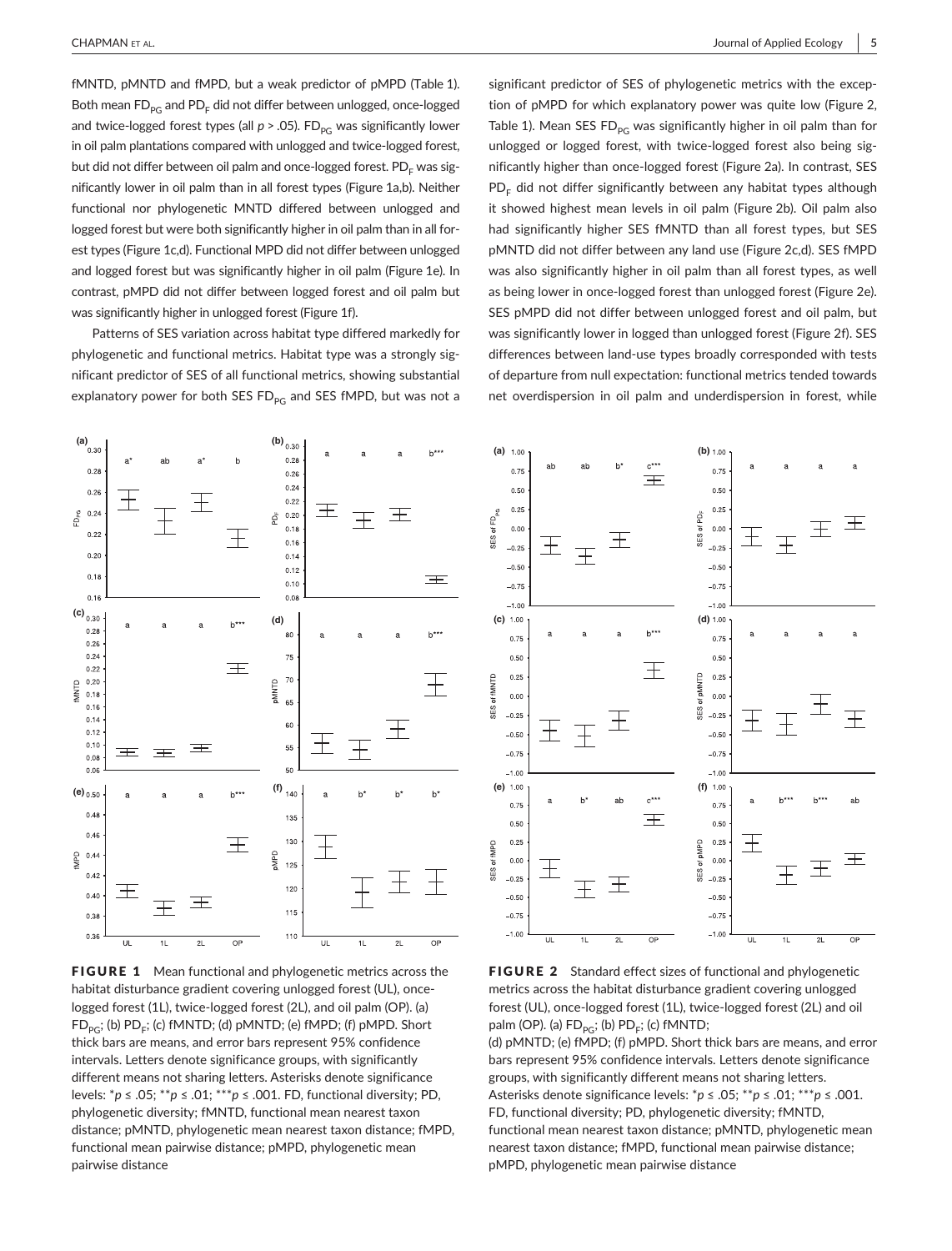phylogenetic metrics mostly showed underdispersion or no difference from zero, with the exception of overdispersion of  $PD<sub>F</sub>$  in oil palm and of pMPD in logged forest (Table S4).

# **3.2** | **Relationships between phylogenetic and functional metrics and effect of habitat type**

All three phylogenetic metrics were highly significant positive predictors of their equivalent functional metrics. However, while  $PD<sub>F</sub>$  explained a substantial amount of variation in FD<sub>PG</sub> (R<sup>2</sup><sub>mar</sub> = .67), pMNTD and pMPD showed low R<sup>2</sup><sub>mar</sub> values (Table 2, Figure 3). In all cases, habitat type showed a significant effect when added to models, increasing explanatory power (R<sup>2</sup><sub>mar</sub>) and overall model fit (lower AIC), substantially in the case of fMNTD and fMPD. The phylogenetic metric × habitat type interaction was significant in all cases, but model AICs indicated improved fit only for the  $FD_{PG}$  model, with a decrease in fit for both fMNTD and fMPD (Table 2). The importance of the interaction term for the  $FD_{PG}$ -PD<sub>F</sub> relationship can be attributed mostly to a steeper slope in oil palm compared with unlogged and logged forests, indicating that changing land use alters the slope of the relationship (Figure 3a). For fMPD, the slope for oil palm was also steeper than for unlogged and logged forests; however, for fMNTD, oil palm showed a similar slope to forest habitats (Figure 3b,c).

For all three pairs of SES metrics, each phylogenetic metric was a significant positive predictor of its corresponding functional metric; however, explanatory power  $(R^2)$  was consistently weak (Table 2). In all cases, the addition of habitat type was highly significant, greatly increasing explanatory power and overall model fit. The interaction terms for SES phylogenetic metric × habitat type was non-significant, with the exception of the SES fMPD model which indicates a steeper slope with SES pMPD in oil palm plantations (Table 2, Figure S4). Nevertheless, for all three metrics, fitting the interaction term resulted in negligible increase in  $R^2$  and a decrease in overall model fit (increase in AIC).

# **3.3** | **Prediction of phylogenetic and functional metrics using SR**

Species richness was a strong significant predictor of  $FD_{PG}$ ,  $PD_F$ , fMNTD, and pMNTD, but a weak predictor of both fMPD and pMPD (Table S4, Figure S5).  $FD_{pG}$ ,  $PD_{F}$  and pMPD increased with increasing SR, while fMNTD, pMNTD and fMPD decreased. SR was a strongly significant negative predictor of the SES of all functional metrics and showed substantial explanatory power. SR was also a weakly significant negative predictor of SES  $PD_F$ , but was not significantly associated with SES of pMNTD or pMPD (Table S4, Figure S6). Finally, in the case of fMNTD, models fitting SR and habitat type combined (Table

TABLE 2 Mixed models for each functional diversity metric (FD<sub>PG</sub>, fMNTD, fMPD) and its SES value, showing slope, *F*-statistic and *p*-value for the corresponding phylogenetic diversity metric (PD<sub>E</sub>, pMNTD and pMPD, and their SES values, respectively) fitted as a predictor. *F*statistics and *p*-values are also shown for models with additional stepwise fitting of habitat type and the phylogenetic metric × habitat type interaction. Marginal (R<sup>2</sup><sub>mar</sub>) and conditional (R<sup>2</sup><sub>con</sub>) R<sup>2</sup> values (Nakagawa & Schielzeth, 2013) and model AIC values are displayed

|                                        | Predictor                            | <b>Additional fixed effects</b> |                                           | <b>Fit statistics</b> |                 |            |
|----------------------------------------|--------------------------------------|---------------------------------|-------------------------------------------|-----------------------|-----------------|------------|
| Metric relationship                    | Phylogenetic metric                  | <b>Habitat type</b>             | Interaction                               | $R_{\text{mar}}^2$    | $R_{\rm con}^2$ | <b>AIC</b> |
| $FD_{PG}$ - $PD_F$                     | 0.844, $F = 511.97$ , $p < .0001$    |                                 |                                           | .67                   | .87             | $-1,318.1$ |
|                                        | 0.912, $F = 540.23$ , $p < .0001$    | $F = 27.03$ , $p < .0001$       |                                           | .71                   | .76             | $-1,328.0$ |
|                                        | 0.832, $F = 651.62$ , $p < .0001$    | $F = 40.06, p < .0001$          | $F = 19.67, p < .0001$                    | .78                   | .81             | $-1,366.6$ |
| fMNTD-pMNTD                            | 0.012, $F = 70.06$ , $p < .0001$     |                                 | $\qquad \qquad \overline{\qquad \qquad }$ | .09                   | .78             | 17.6       |
|                                        | $0.011$ , $F = 177.75$ , $p < .0001$ | $F = 72.49$ , $p < .0001$       | $\qquad \qquad -$                         | .78                   | .82             | $-23.3$    |
|                                        | 0.017, $F = 181.20$ , $p < .0001$    | $F = 73.63$ , $p < .0001$       | $F = 4.35, p = .005$                      | .79                   | .83             | $-1.8$     |
| fMPD-pMPD                              | 0.001, $F = 54.29$ , $p < .0001$     |                                 |                                           | .09                   | .63             | $-1,260.5$ |
|                                        | $0.001$ , $F = 65.44$ , $p < 0.0001$ | $F = 49.49, p < .0001$          |                                           | .58                   | .62             | $-1,277.1$ |
|                                        | 0.001, $F = 69.92$ , $p < .0001$     | $F = 54.33, p < .0001$          | $F = 7.00, p = .0002$                     | .61                   | .65             | $-1,248.8$ |
| $SES-FD_{\text{PC}}-SES-PD_{\text{F}}$ | $0.402$ , $F = 54.92$ , $P = .0001$  |                                 | $\overline{\phantom{0}}$                  | .10                   | .58             | 302.1      |
|                                        | $0.371, F = 83.63, p < .0001$        | $F = 50.60, p < .0001$          | $\qquad \qquad -$                         | .57                   | .60             | 268.8      |
|                                        | 0.503, $F = 84.81$ , $p < .0001$     | $F = 52.21, p < .0001$          | $F = 1.33, p = .26$                       | .58                   | .60             | 277.4      |
| SES-fMNTD-SES-<br>pMNTD                | 0.265, $F = 20.83$ , $p < .0001$     |                                 |                                           | .05                   | .41             | 471.2      |
|                                        | 0.254, $F = 19.91$ , $p < .0001$     | $F = 24.95$ , $p < .0001$       |                                           | .35                   | .40             | 449.7      |
|                                        | 0.150, $F = 20.00$ , $p < .0001$     | $F = 24.58$ , $p < .0001$       | $F = 1.22, p = .30$                       | .36                   | .41             | 458.2      |
| SES-fMPD-SES-pMPD                      | 0.362, $F = 40.82$ , $p < .0001$     |                                 |                                           | .08                   | .54             | 352.0      |
|                                        | 0.374, $F = 64.85$ , $p < .0001$     | $F = 54.39, p < .0001$          |                                           | .53                   | .55             | 317.3      |
|                                        | 0.284, $F = 69.99$ , $p < .0001$     | $F = 63.13$ , $p < .0001$       | $F = 3.20, p = .02$                       | .54                   | .56             | 320.4      |

FD, functional diversity; PD, phylogenetic diversity; fMNTD, functional mean nearest taxon distance; pMNTD, phylogenetic mean nearest taxon distance; fMPD, functional mean pairwise distance; pMPD, phylogenetic mean pairwise distance; SES, standard effect sizes.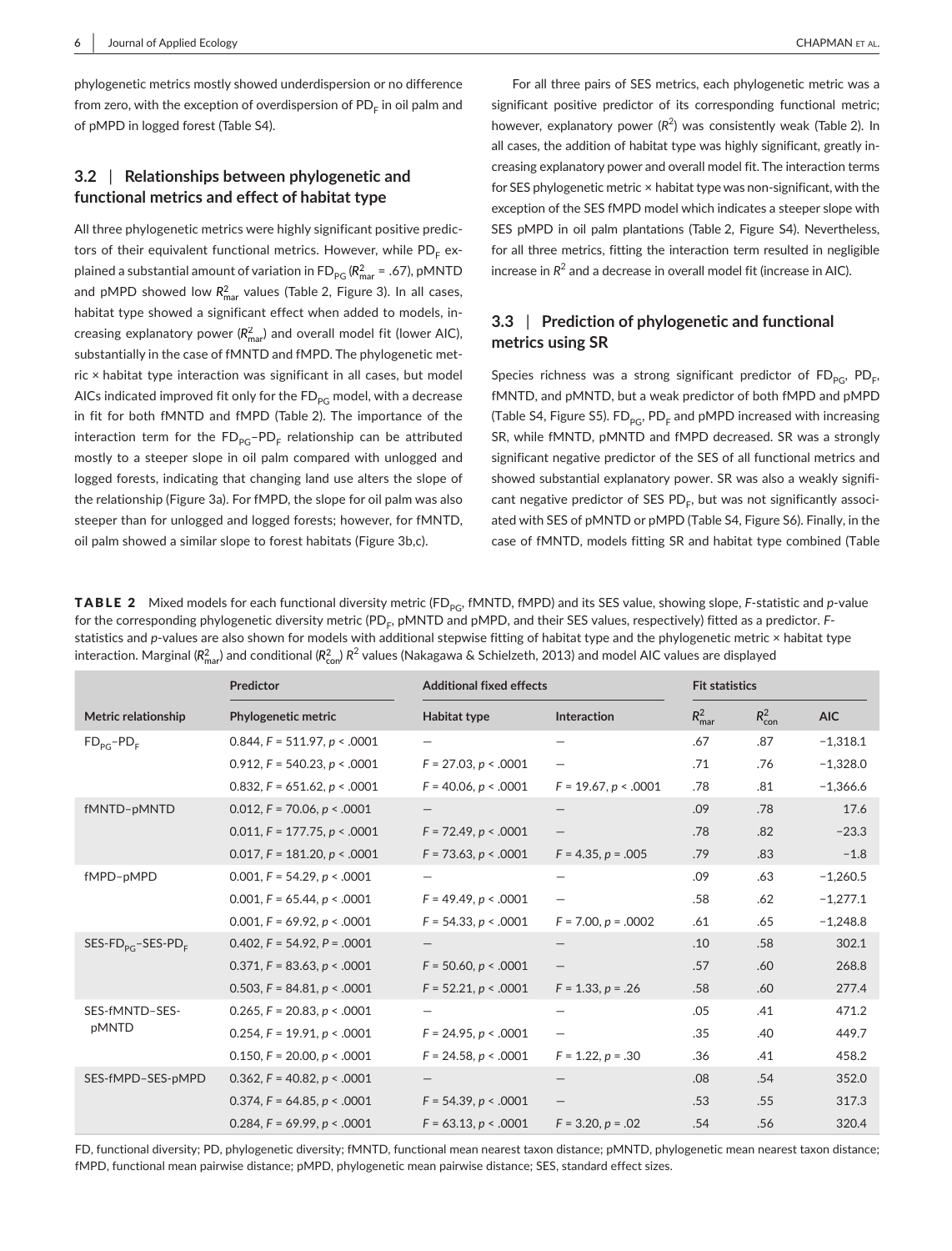

**FIGURE 3** Bivariate relationships for (a)  $FD_{PG}$  with  $PD_{F}$ , (b) fMNTD and pMNTD, and (c) fMPD and pMPD, split by habitat type. Green circles = unlogged forest; dark blue squares = oncelogged forest; light blue triangles = twice-logged forest; yellow open circles = oil palm plantations; grey dashes = overall fit. All slopes fitted show predicted values from a linear mixed model of *Functional metric–phylogenetic metric* × *habitat type* (the third model for each metric pair in Table 2). FD, functional diversity; PD, phylogenetic diversity; fMNTD, functional mean nearest taxon distance; pMNTD, phylogenetic mean nearest taxon distance; fMPD, functional mean pairwise distance; pMPD, phylogenetic mean pairwise distance

S4) performed better than models fitting phylogenetic metrics and habitat type combined (Table 2).

# **4** | **DISCUSSION**

Our results reveal that the marked decline in avian SR between forest habitat and oil palm plantation accompanies not only a loss in  $FD_{\text{PC}}$  but also a marked decline in  $PD_{\text{F}}$ . While the broadly concordant response to land-use intensification between metrics is to be expected, further exploration using metrics to determine patterns of clustering (MNTD and MPD) and dispersion (SES) revealed important differences between phylogenetic and functional community structure in response to land use, including different levels of functional redundancy and resilience among habitat types. Overall, these findings suggest that the use of phylogenetic metrics as proxies for functional metrics is neither straightforward nor unequivocal, and that a combined approach integrating both phylogenetic and functional trait data is advisable.

# **4.1** | **Responses of phylogenetic and functional clustering and dispersion to land use**

The dramatic loss in  $PD_F$  with conversion to oil palm closely echoes patterns in SR, both here and in other studies (Edwards, Magrach, et al., 2014; Edwards et al., 2011). Indeed, there is no significant difference between habitat types once SR is accounted for (SES PD<sub>c</sub>). One notable effect is that phylogenetic tip clustering markedly decreases (pMNTD increases) after conversion to oil palm, suggesting that closely related species assemblages (e.g. understorey babblers, Timaliidae) are disproportionately reduced to just one or two representative species, as has been observed elsewhere (Prescott et al., 2016). In contrast, tree-wide phylogenetic clustering increases (pMPD decreases) markedly after selective logging, suggesting that logging has a phylogenetic filtering effect across the whole tree.

The decline in FD with oil palm conversion is relatively small given declines in SR, suggesting that species occurring in oil palm plantations remain fairly evenly dispersed across trait space. Indeed, once SR is accounted for, SES FD $_{PG}$  is much higher in oil palm than all forest types and significantly over-dispersed compared to null expectations (Table S5). This suggests that  $FD_{PG}$  is disproportionately high in species-poor oil palm communities, with a few species dispersed across a wider breadth of functions (Figure 2 and Figure S6). Consistent with this were marked increases in fMNTD and fMPD, suggesting decreased functional clustering of species in oil palm. Increase in fMNTD confirms that concomitant loss of phylogenetic tip clustering (increased pMNTD) reflects a thinning out of functionally similar species. Similarly, the concomitant decline in fMPD and pMPD from unlogged to logged forest indicates that tighter ecological filtering accompanies tree-wide phylogenetic filtering. However, the loss and turnover of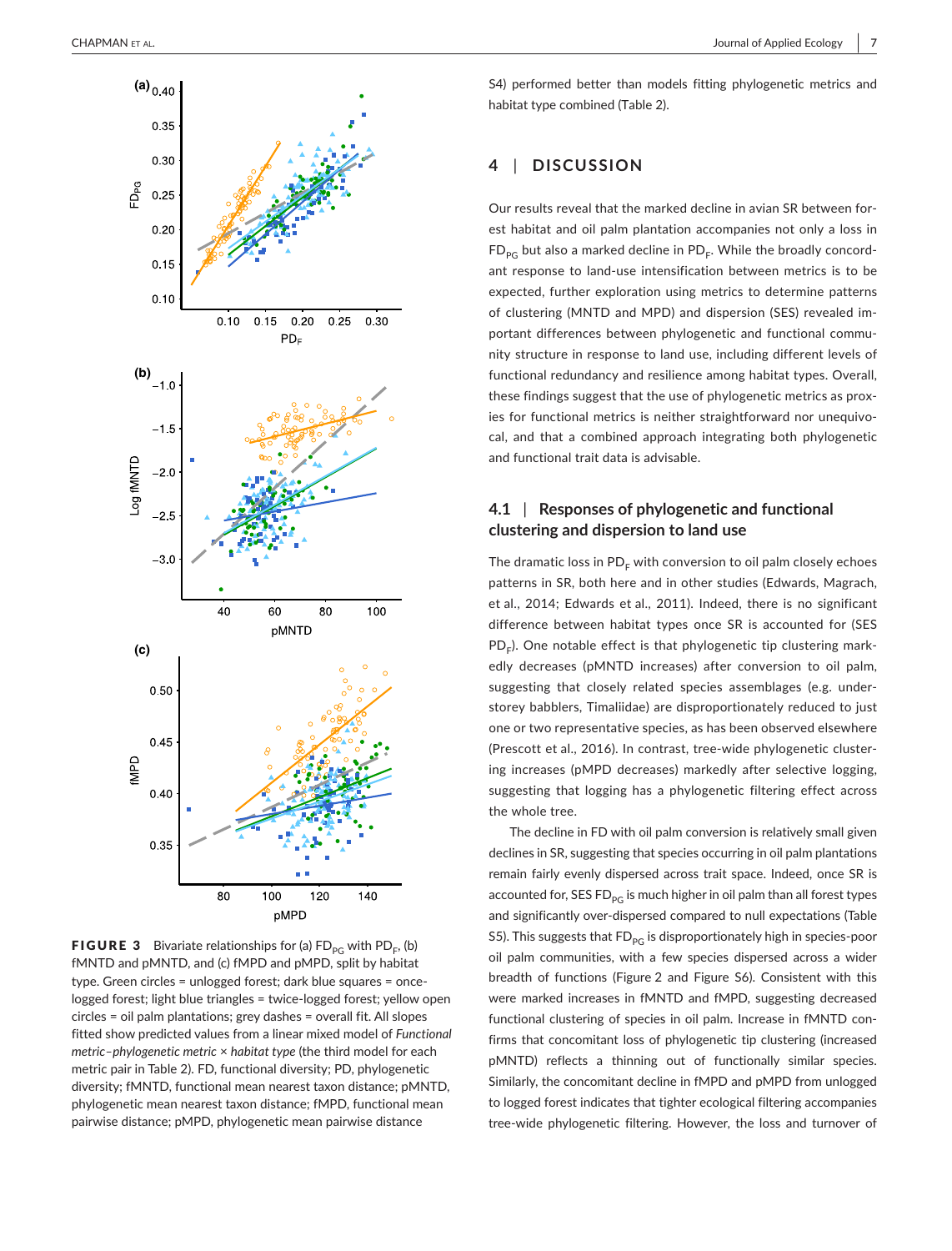species after conversion to oil palm drives a relaxation of tree-wide clustering (fMPD increase) leading to overdispersion of functional traits once SR is accounted for (Figure 2, Table 1 and Table S4).

#### **4.2** | **Land use and functional redundancy**

Phylogenetic metric × habitat type interaction effects revealed that conversion to oil palm steepens the relationship between  $FD_{PC}$  and  $PD<sub>F</sub>$  and (to a lesser extent) between fMPD and pMPD, supporting the idea of reduced functional redundancy and greater distinctness of species in oil palm (e.g. a greater increase in  $FD_{pG}$  relative to  $PD_{F}$ ). Hence, the most species-rich oil palm sites have disproportionately high  $FD_{PG}$  and fMPD, and these decline more steeply with decreasing SR,  $PD<sub>F</sub>$  and pMPD than in forest habitats (Figure 3 and Figure S5). Controlling for SR using SES resulted in consistently weaker relationships between functional and phylogenetic metrics, and the weakening or disappearance of slope differences (interactions) among habitat types. Nevertheless, significant positive relationships remain for all indices, so even accounting for SR, functionally diverse communities clearly have an underlying tendency to have greater evolutionary diversity.

# **4.3** | **Phylogenetic and taxonomic proxies for functional metrics**

We found a widespread positive association between phylogenetic and functional metrics, although with greatly varying strength. Our results indicate that  $PD_F$  strongly predicts  $FD_{PG}$  and outperforms SR as a predictor, both in explanatory power and model fit, and is, therefore, the best proxy of  $FD_{PG}$ . This finding accords with previous studies in birds (Devictor et al., 2010) and grassland plants (Flynn et al., 2011). However, examination of community clustering metrics (pMNTD and pMPD) revealed that they are relatively poor proxies for their equivalent functional metrics, and outperformed by SR, at least for fMNTD. Moreover, it is notable that habitat type is a much better predictor of functional over- or under-dispersion (SES) than any corresponding phylogenetic metric, and SR and habitat type combine to give the best prediction for fMNTD. Taken together, these results suggest that metrics for functional trait clustering (fMNTD) and dispersion (SES) tend to be more tightly coupled to the ecological conditions (i.e. habitat) driving community structure than are equivalent phylogenetic metrics. This may be because nearest taxon distance and functional dispersion are more directly dependent on ecological drivers than phylogenetic metrics, at least when functional traits have been well selected.

Focusing on species-level diversity, our results indicate that SR serves as a very strong proxy of  $PD_F$  in tropical forest bird communities, in line with findings reported in other study systems (Flynn et al., 2011; Rodrigues & Gaston, 2002; Tucker, Cadotte, Davies, & Rebelo, 2012; Tucker et al., 2017). However, SR is a relatively poor proxy of the phylogenetic clustering metrics pMNTD and pMPD, and an even weaker proxy of phylogenetic over- or under-dispersion. The very strong  $PD_F$ -SR correlation, on one hand, and the fact that SES metrics

largely control for SR, on the other hand, may partly explain the poor association with phylogenetic SES metrics. While habitat type does not compete with SR as a predictor of phylogenetic metrics overall, it performs better than SR in explaining variation in the dispersion of such metrics.

## **4.4** | **Study limitations**

Choice of traits is likely to influence FD results strongly, although broadly similar patterns of FD with land use were reported by Edwards et al. (2013) using a different trait matrix. We selected a standard set of traits with a long history of usage in avian ecomorphological studies, but future work should explore whether trait choice mediates PD–FD relationships. Moreover, given likely variation in the strength of niche conservatism influencing levels of congruence between functional and phylogenetic metrics, our finding that  $PD_F$  can serve as a proxy for  $FD_{PG}$  should be verified with additional studies before it can be generalised to avian assemblages worldwide.

#### **4.5** | **Conclusions and management implications**

Our results indicate that avian assemblages in logged forests retain high levels of phylogenetic and FD, albeit with the loss of some evolutionarily distinct species, and thus support the growing consensus that protecting logged tropical forest is a conservation priority (Edwards, Magrach, et al., 2014). We also found that while bird communities in oil palm plantations contain few species, they are disproportionately diverse in phylogeny and functional traits. Some of this diversity reflects a surprisingly broad range of ecosystem functions and services, including predators of plantation pests such as rodents and invertebrates. We, therefore, recommend that plantation management supports key bird species, with measures such as artificial nest site provision, and curbing persecution for the cagebird trade. We also recommend retention of yield-neutral landscape features such as relict tree stumps, ponds, vegetated gullies and riparian zones. Nevertheless, our results highlight the overall low value of oil palm for avian biodiversity, suggesting that land-sparing remains the optimal approach to conservation in this system. They also raise the question of whether plantations support sufficient functional redundancy to withstand further environmental perturbations (Edwards, Edwards, et al., 2014; Edwards et al., 2011, 2013).

Focusing on the utility of diversity metrics, our results suggest that that PD<sub>F</sub> is a more useful proxy for FD<sub>PG</sub> than SR in cases where functional trait data are not available, and therefore, any survey results restricted to SR are likely to perform poorly in identifying areas of high  $FD<sub>PG</sub>$ . However, the spatial dissimilarities we detected in phylogenetic and functional structuring demonstrate that a focus on PD alone will not safeguard all areas of maximal FD, or clades with high functional redundancy. We also note that SR and habitat type combine to give a better prediction of functional clustering (fMNTD) than any phylogenetic metric.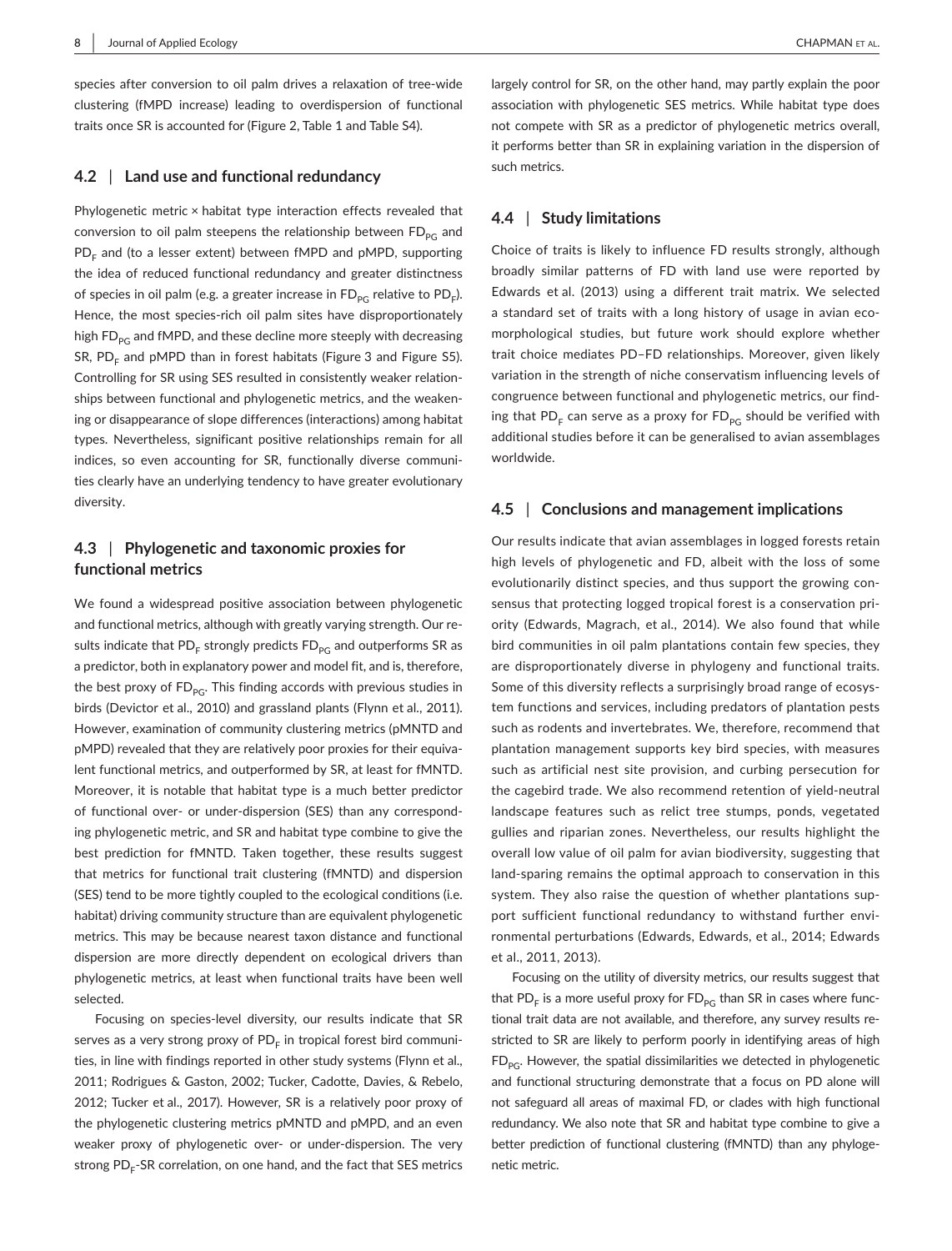**|** CHAPMAN et al. Journal of Applied Ecology **9**

These findings highlight that there is no silver-bullet metric that captures all components of biodiversity value, and instead provide further evidence that a range of different biodiversity metrics are required to inform conservation decision making, at least when the target is preserving not only species but also their evolutionary history, adaptive potential and ecological function (Devictor et al., 2010; Lopez et al., 2016). We propose that, where possible, impact assessments and prioritisation exercises should rely on a combination of phylogenetic and functional trait data, perhaps integrating them using established methods (Cadotte, Albert, & Walker, 2013). Of these two key dimensions of biodiversity, quantitative functional traits are perhaps the most informative and least accessible, suggesting that the compilation and publication of ecologically relevant trait datasets is an urgent priority to facilitate effective management. However, as the performance of all biodiversity metrics may vary with context, more research is needed at the interface between phylogenetic and functional ecology across a variety of environmental and human land-use gradients.

#### **ACKNOWLEDGEMENTS**

We thank Glen Reynolds, the Royal Society's SEARRP, Danum Valley Field Centre and Borneo Rainforest Lodge for logistical support; Suzan Benedick for in-country fieldwork collaboration; and the Sabah Biodiversity Centre, Yayasan Sabah, Sabah Forest Department, Sabah Parks and Danum Valley Management Committee for fieldwork permits. We also thank Mark Adams, Hein Van Grouw and Robert Prys-Jones (Natural History Museum, Tring) for access to specimens, and Tom Bregman and Catherine Sheard for compiling specimen data. This research was supported by the Natural Environment Research Council (NE/I028068/1 to J.A.T.) and the University of East Anglia (to P.M.C.).

## **AUTHORS' CONTRIBUTIONS**

D.P.E. and R.G.D. initially conceived the study, with all authors contributing to designing the conceptual framework and analyses. D.P.E. carried out fieldwork; J.A.T. compiled trait data. P.M.C. conducted all analyses. P.M.C. and R.G.D. wrote the manuscript with substantial inputs from J.A.T. and D.P.E. All authors approved the final version of the manuscript for publication.

#### **DATA ACCESSIBILITY**

Data are made available in Dryad Digital Repository [https://doi.](https://doi.org/10.5061/dryad.3tk7g) [org/10.5061/dryad.3tk7g](https://doi.org/10.5061/dryad.3tk7g) (Chapman, Tobias, Edwards, & Davies, 2017).

#### **ORCID**

*Philip M. Chap[man](http://orcid.org/0000-0003-2429-6179)* <http://orcid.org/0000-0002-6291-5738> Joseph A. Tobias **b** <http://orcid.org/0000-0003-2429-6179> *David P. Edwards* <http://orcid.org/0000-0001-8562-3853> *Richard G. Davie[s](http://orcid.org/0000-0002-0145-0818)* <http://orcid.org/0000-0002-0145-0818>

#### **REFERENCES**

- Bartomeus, I. (2016). *fundiv.* R package beta version. Retrieved from [https://](https://github.com/ibartomeus/fundiv) [github.com/ibartomeus/fundiv](https://github.com/ibartomeus/fundiv)
- Bjørnstad, O. N. (2013). Package 'ncf': Spatial nonparametric covariance functions. R package version 1.1-7. [http://CRAN.R-project.org/](http://CRAN.R-project.org/package=ncf) [package=ncf](http://CRAN.R-project.org/package=ncf)
- Borcard, D., Gillet, F., & Legendre, P. (2011). *Numerical ecology with R*. New York, NY: Springer. <https://doi.org/10.1007/978-1-4419-7976-6>
- Bouckaert, R., Heled, J., Kühnert, D., Vaughan, T., Wu, C.-H., Xie, D., … Drummond, A. J. (2014). BEAST 2: A software platform for Bayesian evolutionary analysis. *PLoS Computational Biology*, *10*, e1003537. <https://doi.org/10.1371/journal.pcbi.1003537>
- Bregman, T. P., Lees, A. C., MacGregor, H. E. A., Darski, B., de Moura, N. G., Aleixo, A., … Tobias, J. A. (2016). Using avian functional traits to assess the impact of land-cover change on ecosystem processes linked to resilience in tropical forests. *Proceedings of the Royal Society B*, *283*, 2161–2170.
- Cadotte, M. W., Albert, C. H., & Walker, S. C. (2013). The ecology of differences: Integrating evolutionary and functional distances. *Ecology Letters*, *16*, 1234–1244. <https://doi.org/10.1111/ele.12161>
- Cadotte, M. W., Cardinale, B. J., & Oakley, T. H. (2008). Opposing assembly mechanisms in a neotropical dry forest: Implications for phylogenetic and functional community ecology. *Proceedings of the National Academy of Sciences of the United States of America*, *105*, 17012–17017. [https://](https://doi.org/10.1073/pnas.0805962105) [doi.org/10.1073/pnas.0805962105](https://doi.org/10.1073/pnas.0805962105)
- Cadotte, M. W., Cavender-Bares, J., Tilman, D., & Oakley, T. H. (2009). Using phylogenetic, functional and trait diversity to understand patterns of plant community productivity. *PLoS ONE*, *4*, 1–9.
- Chapman, P. M., Tobias, J. A., Edwards, D. P., & Davies, R. G. (2017). Data from: Contrasting impacts of land-use change on phylogenetic and functional diversity of tropical forest birds. *Dryad Digital Repository*, <https://doi.org/10.5061/dryad.3tk7g>
- Clifford, P., Richardson, S., & Hemon, D. (1989). Assessing the significance of the correlation between two spatial processes. *Biometrics*, *45*, 123– 134. <https://doi.org/10.2307/2532039>
- Devictor, V., Mouillot, D., Meynard, C., Jiguet, F., Thuiller, W., & Mouquet, N. (2010). Spatial mismatch and congruence between taxonomic, phylogenetic and functional diversity: The need for integrative conservation strategies in a changing world. *Ecology Letters*, *13*, 1030–1040.
- Edwards, F. A., Edwards, D. P., Hamer, K. C., & Davies, R. G. (2013). Impacts of logging and conversion of rainforest to oil palm on the functional diversity of birds in Sundaland. *Ibis*, *155*, 313–326. [https://doi.](https://doi.org/10.1111/ibi.12027) [org/10.1111/ibi.12027](https://doi.org/10.1111/ibi.12027)
- Edwards, F.A., Edwards, D. P., Larsen, T. H., Hsu, W. W., Benedick, S., Chung, A., … Hamer, K. C. (2014). Does logging and forest conversion to oil palm agriculture alter functional diversity in a biodiversity hotspot? *Animal Conservation*, *17*, 163–173. <https://doi.org/10.1111/acv.12074>
- Edwards, D. P., Hodgson, J. A., Hamer, K. C., Mitchell, S. L., Ahmad, A. H., Cornell, S. J., & Wilcove, D. S. (2010). Wildlife-friendly oil palm plantations fail to protect biodiversity effectively. *Conservation Letters*, *3*, 236–242. <https://doi.org/10.1111/j.1755-263X.2010.00107.x>
- Edwards, D. P., Larsen, T. H., Docherty, T. D. S., Ansell, F. A., Hsu, W. W., Derhé, M. A., … Wilcove, D. S. (2011). Degraded lands worth protecting: The biological importance of Southeast Asia's repeatedly logged forests. *Proceedings of the Royal Society B*, *278*, 82–90. [https://doi.](https://doi.org/10.1098/rspb.2010.1062) [org/10.1098/rspb.2010.1062](https://doi.org/10.1098/rspb.2010.1062)
- Edwards, D. P., Magrach, A., Woodcock, P., Ji, Y., Lim, N. T. L., Edwards, F. A., … Yu, D. W. (2014). Selective-logging and oil palm: Multitaxon impacts, biodiversity indicators, and trade-offs for conservation planning. *Ecological Applications*, *24*, 2029–2049. [https://doi.](https://doi.org/10.1890/14-0010.1) [org/10.1890/14-0010.1](https://doi.org/10.1890/14-0010.1)
- Faith, D. P. (1992). Conservation evaluation and phylogentic diversity. *Biological Conservation*, *61*, 1–10. [https://doi.](https://doi.org/10.1016/0006-3207(92)91201-3) [org/10.1016/0006-3207\(92\)91201-3](https://doi.org/10.1016/0006-3207(92)91201-3)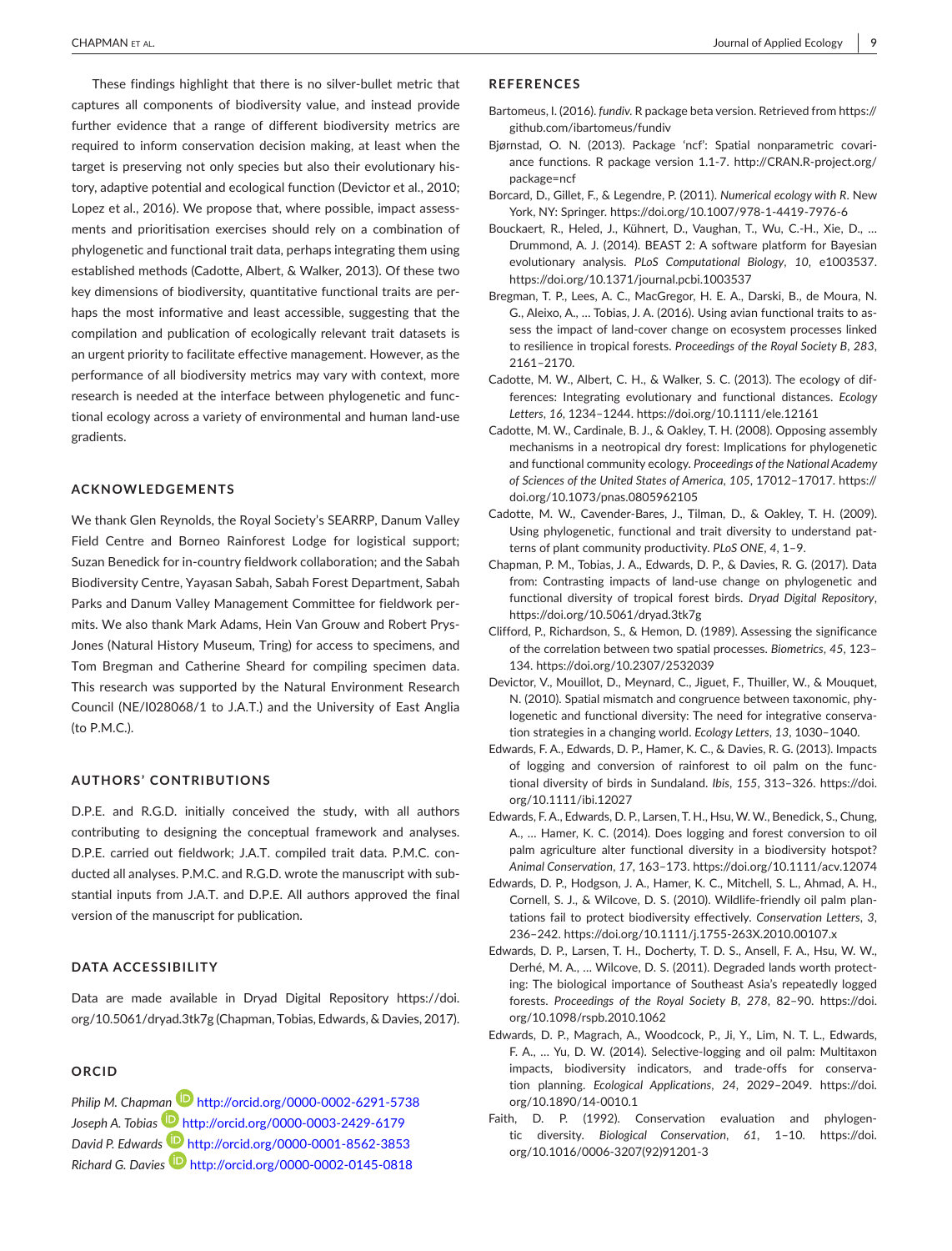- Fisher, B., Edwards, D. P., Giam, X., & Wilcove, D. S. (2011). The high costs of conserving Southeast Asia's lowland rainforests. *Frontiers in Ecology and the Environment*, *9*, 329–334. <https://doi.org/10.1890/100079>
- Flynn, D. F. B., Mirotchnick, N., Jain, M., Palmer, M. I., & Naeem, S. (2011). Functional and phylogenetic diversity as predictors of biodiversity– ecosystem-function relationships. *Ecology*, *92*, 1573–1581. [https://doi.](https://doi.org/10.1890/10-1245.1) [org/10.1890/10-1245.1](https://doi.org/10.1890/10-1245.1)
- Fründ, J., Dormann, C. F., Holzschuh, A., & Tscharntke, T. (2013). Bee diversity effects on pollination depend on functional complementarity and niche shifts. *Ecology*, *94*, 2042–2054. [https://doi.](https://doi.org/10.1890/12-1620.1) [org/10.1890/12-1620.1](https://doi.org/10.1890/12-1620.1)
- Gotelli, N. J. (2000). Null model analysis of species co-occurrence patterns. *Ecology*, *81*, 2606–2621. [https://doi.org/10.1890/0012-9658\(](https://doi.org/10.1890/0012-9658(2000)081[2606:NMAOSC]2.0.CO;2) [2000\)081\[2606:NMAOSC\]2.0.CO;2](https://doi.org/10.1890/0012-9658(2000)081[2606:NMAOSC]2.0.CO;2)
- Hill, J. K., & Hamer, K. C. (2004). Determining impacts of habitat modification on diversity of tropical forest fauna: The importance of spatial scale. *Journal of Applied Ecology*, *41*, 744–754. [https://doi.](https://doi.org/10.1111/j.0021-8901.2004.00926.x) [org/10.1111/j.0021-8901.2004.00926.x](https://doi.org/10.1111/j.0021-8901.2004.00926.x)
- del Hoyo, J., Elliott, A., Sargatal, J., Christie, D. A., & de Juana, E. (eds.) (2017). *Handbook of the birds of the world alive. Lynx Edicions, Barcelona*. Retrieved from <http://www.hbw.com/>
- Jarzyna, M. A., & Jetz, W. (2016). Detecting the multiple facets of biodiversity. *Trends in Ecology and Evolution*, *31*, 527–538. [https://doi.](https://doi.org/10.1016/j.tree.2016.04.002) [org/10.1016/j.tree.2016.04.002](https://doi.org/10.1016/j.tree.2016.04.002)
- Jetz, W., Thomas, G. H., Joy, J. B., Hartmann, K., & Mooers, A. O. (2012). The global diversity of birds in space and time. *Nature*, *491*, 444–448. <https://doi.org/10.1038/nature11631>
- Kembel, S. W., Cowan, P. D., Helmus, M. R., Cornwell, W. K., Morlon, H., Ackerly, D. D., … Webb, C.O. (2010). Picante: R tools for integrating phylogenies and ecology. *Bioinformatics*, *26*, 1463–1464.
- Lopez, B. E., Burgio, K. R., Carlucci, M. B., Palmquist, K. A., Parada, A., Weinberger, V. P., & Hurlbert, A. H. (2016). A new framework for inferring community assembly processes using phylogenetic information, relevant traits and environmental gradients. *One Ecosystem*, *1*, e9501. <https://doi.org/10.3897/oneeco.1.e9501>
- Miles, D. B., & Ricklefs, R. E. (1984). The correlation between ecology and morphology in deciduous forest passerine birds. *Ecology*, *65*, 1629– 1640. <https://doi.org/10.2307/1939141>
- Mokany, K., Ash, J., & Roxburgh, S. (2008). Functional identity is more important than diversity in influencing ecosystem processes in a temperate native grassland. *Journal of Ecology*, *96*, 884–893. [https://doi.](https://doi.org/10.1111/j.1365-2745.2008.01395.x) [org/10.1111/j.1365-2745.2008.01395.x](https://doi.org/10.1111/j.1365-2745.2008.01395.x)
- Nakagawa, S., & Schielzeth, H. (2013). A general and simple method for obtaining  $R^2$  from generalized linear mixed-effects models. *Methods in Ecology and Evolution*, *4*, 133–142. [https://doi.](https://doi.org/10.1111/j.2041-210x.2012.00261.x) [org/10.1111/j.2041-210x.2012.00261.x](https://doi.org/10.1111/j.2041-210x.2012.00261.x)
- Petchey, O. L., & Gaston, K. J. (2002). Functional diversity (FD), species richness and community composition. *Ecology Letters*, *5*, 402–411. <https://doi.org/10.1046/j.1461-0248.2002.00339.x>
- Petchey, O. L., Hector, A., & Gaston, K. J. (2004). How do different measures of functional diversity perform? *Ecology*, *85*, 847–857. [https://](https://doi.org/10.1890/03-0226) [doi.org/10.1890/03-0226](https://doi.org/10.1890/03-0226)
- Peterson, A. T. (2011). Ecological niche conservatism A time-structured review of evidence. *Journal of Biogeography*, *38*, 817–827. [https://doi.](https://doi.org/10.1111/j.1365-2699.2010.02456.x) [org/10.1111/j.1365-2699.2010.02456.x](https://doi.org/10.1111/j.1365-2699.2010.02456.x)
- Pigot, A. L., Bregman, T., Sheard, C., Daly, B., Etienne, R. S., & Tobias, J. A. (2016). Quantifying species contributions to ecosystem processes: A global assessment of functional trait and phylogenetic metrics across avian seed-dispersal networks. *Proceedings of the Royal Society B*, *283*, 20161597. <https://doi.org/10.1098/rspb.2016.1597>
- Pigot, A. L., Trisos, C. H., & Tobias, J. A. (2016). Functional traits reveal the expansion and packing of ecological niche space underlying an elevational diversity gradient in passerine birds. *Proceedings of the Royal Society B*, *283*, 20152013. <https://doi.org/10.1098/rspb.2015.2013>
- Pinheiro, J., Bates, D., DebRoy, S., Sarkar, D., EISPACK authors, Heisterkamp, S., … R Core Team (2016). nlme: Linear and nonlinear mixed effects models. R package version 3.1-128
- Podani, J., & Schmera, D. (2006). On dendrogram based measures of functional diversity. *Oikos*, *115*, 179–185. [https://doi.](https://doi.org/10.1111/j.2006.0030-1299.15048.x) [org/10.1111/j.2006.0030-1299.15048.x](https://doi.org/10.1111/j.2006.0030-1299.15048.x)
- Prescott, G. W., Gilroy, J. J., Haugaasen, T., Medina Uribe, C. A., Foster, W. A., & Edwards, D. P. (2016). Managing neotropical oil palm expansion to retain phylogenetic diversity. *Journal of Applied Ecology*, *53*, 150–158. <https://doi.org/10.1111/1365-2664.12571>
- R Core Team. (2016). *R: A language and environment for statistical computing*. Vienna, Austria: R Foundation for Statistical Computing. [https://](https://www.R-project.org/) [www.R-project.org/](https://www.R-project.org/)
- Ribeiro, E. M. S., Santos, B. A., Arroyo-Rodríguez, V., Tabarelli, M., Souza, G., & Leal, I. R. (2016). Phylogenetic impoverishment of plant communities following chronic human disturbances in the Brazilian Caatinga. *Ecology*, *97*, 1583–1592. <https://doi.org/10.1890/15-1122.1>
- Rodrigues, A. S. L., & Gaston, K. J. (2002). Maximising phylogenetic diversity in the selection of networks of conservation areas. *Biological Conservation*, *105*, 103–111. [https://doi.org/10.1016/](https://doi.org/10.1016/S0006-3207(01)00208-7) [S0006-3207\(01\)00208-7](https://doi.org/10.1016/S0006-3207(01)00208-7)
- Socolar, J. B., Gilroy, J. J., Kunin, W. E., & Edwards, D. P. (2016). How should beta-diversity inform biodiversity conservation? *Trends in Ecology and Evolution*, *31*, 67–80. <https://doi.org/10.1016/j.tree.2015.11.005>
- Srivastava, D. S., Cadotte, M. W., Macdonald, A. A. M., Marushia, R. G., & Mirotchnick, N. (2012). Phylogenetic diversity and the functioning of ecosystems. *Ecology Letters*, *15*, 637–648. [https://doi.](https://doi.org/10.1111/j.1461-0248.2012.01795.x) [org/10.1111/j.1461-0248.2012.01795.x](https://doi.org/10.1111/j.1461-0248.2012.01795.x)
- Tilman, D., Knops, J., Wedin, D., Reich, P., Ritchie, M., & Siemann, E. (1997). The influence of functional diversity and composition on ecosystem processes. *Science*, *277*, 1300–1302. [https://doi.org/10.1126/](https://doi.org/10.1126/science.277.5330.1300) [science.277.5330.1300](https://doi.org/10.1126/science.277.5330.1300)
- Tobias, J. A., Sheard, C., Seddon, N., Meade, A., Cotton, A. J., & Nakagawa, S. (2016). Territoriality, social bonds, and the evolution of communal signaling in birds. *Frontiers in Ecology & Evolution*, *4*, 74.
- Trisos, C. H., Petchey, O. L., & Tobias, J. A. (2014). Unraveling the interplay of community assembly processes acting on multiple niche axes across spatial scales. *The American Naturalist*, *184*, 593–608. [https://](https://doi.org/10.1086/678233) [doi.org/10.1086/678233](https://doi.org/10.1086/678233)
- Tucker, C. M., Cadotte, M. W., Carvalho, S. B., Davies, T. J., Ferrier, S., Fritz, S. A., … Mazel, F. (2017). A guide to phylogenetic metrics for conservation, community ecology and macroecology. *Biological Reviews*, *92*, 698–715. <https://doi.org/10.1111/brv.12252>
- Tucker, C. M., Cadotte, M. W., Davies, T. J., & Rebelo, T. G. (2012). Incorporating geographical and evolutionary rarity into conservation prioritization. *Conservation Biology*, *26*, 593–601. [https://doi.](https://doi.org/10.1111/j.1523-1739.2012.01845.x) [org/10.1111/j.1523-1739.2012.01845.x](https://doi.org/10.1111/j.1523-1739.2012.01845.x)
- Ulrich, W., Lens, L., Tobias, J. A., & Habel, J. C. (2016). Contrasting patterns of species richness and functional diversity in bird communities of East African cloud forest fragments. *PLoS ONE*, *11*, e0163338. [https://doi.](https://doi.org/10.1371/journal.pone.0163338) [org/10.1371/journal.pone.0163338](https://doi.org/10.1371/journal.pone.0163338)
- Vane-Wright, R. I., Humphries, C. J., & Williams, P. H. (1991). What to protect? – Systematics and the agony of choice. *Biological Conservation*, *55*, 235–254. [https://doi.org/10.1016/0006-3207\(91\)90030-D](https://doi.org/10.1016/0006-3207(91)90030-D)
- Voskamp, A., Baker, D. J., Stephens, P. A., Valdes, P. J., & Willis, S. G. (2017). Global patterns in the divergence between phylogenetic diversity and species richness in terrestrial birds. *Journal of Biogeography*, *44*, 709– 721. <https://doi.org/10.1111/jbi.12916>
- Webb, C. O., Ackerly, D. D., McPeek, M. A., & Donoghue, M. J. (2002). Phylogenies and community ecology. *Annual Review of Ecology and Systematics*, *33*, 475–505. [https://doi.org/10.1146/annurev.](https://doi.org/10.1146/annurev.ecolsys.33.010802.150448) [ecolsys.33.010802.150448](https://doi.org/10.1146/annurev.ecolsys.33.010802.150448)
- Wiens, J. J., Ackerly, D. D., Allen, A. P., Anacker, B. L., Buckley, L. B., Cornell, H. V., … Stephens, P. R. (2010). Niche conservatism as an